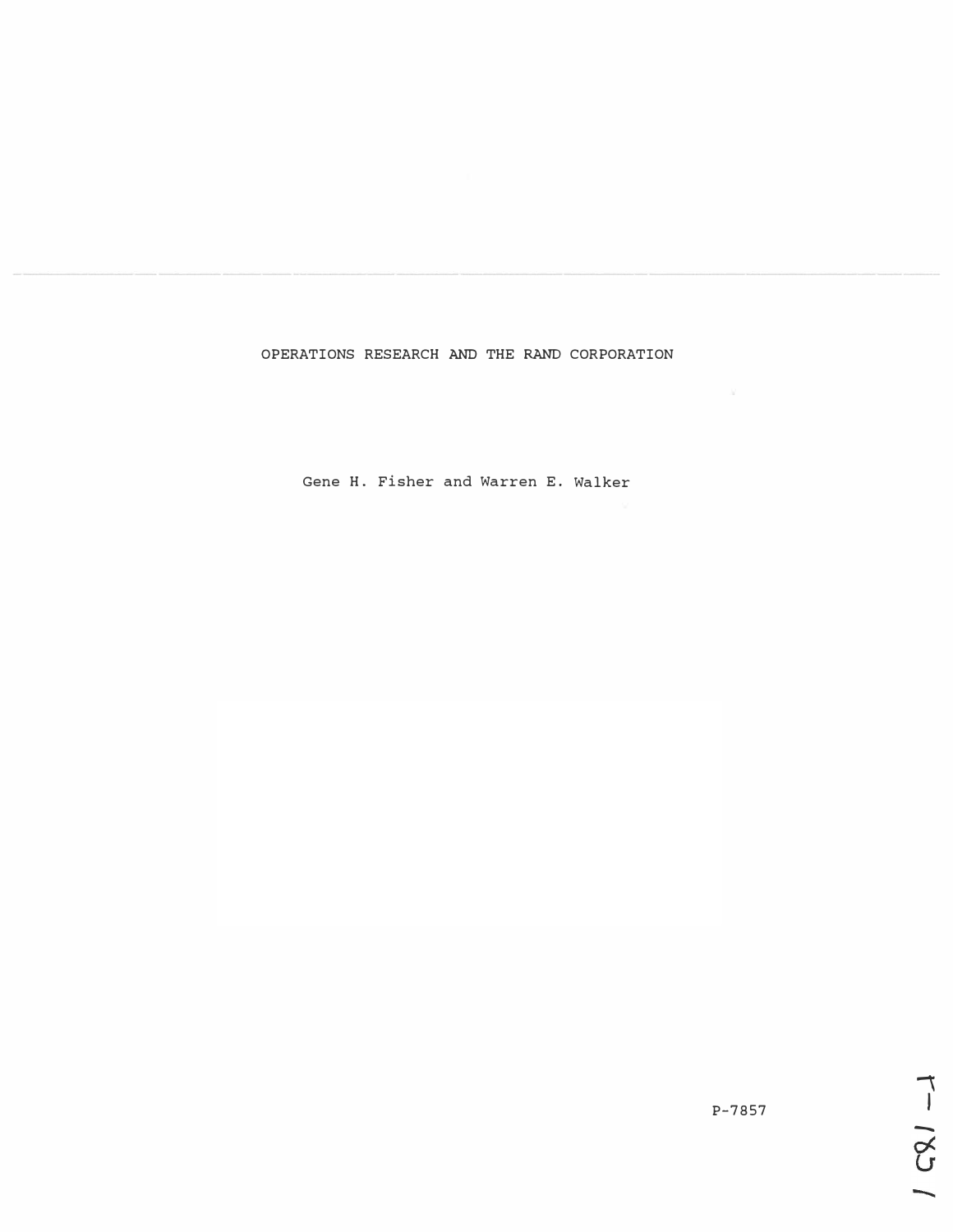### OPERATIONS RESEARCH AND THE RAND CORPORATION<sup>1</sup>

Gene H. Fisher and Warren E. Walker

### **BACKGROUND**

As World War II was ending, a number of individuals both inside and outside the U. S. government saw the need for retaining the services of scientists for government and military activities after the war's end. They would assist in military planning, with due attention to research and development. Accordingly, Project RAND was established in December 1945 under contract to the Douglas Aircraft Company. The first RAND report was published in May 1946. It dealt with the potential design, performance, and use of man-made satellites. In February 1948, the Chief of Staff of the Air Force approved the evolution of RAND into a nonprofit corporation, independent of the Douglas Company.

On November 1, 1948, the Project RAND contract was formally transferred from the Douglas Company to the RAND Corporation. The Articles of Incorporation set forth RAND's purpose:

> "To further and promote scientific, educational, and charitable purposes, all for the public welfare and security of the United States of America. "

It accomplishes this purpose by performing both classified and unclassified research in programs treating defense, international, and domestic issues. The current staff numbers approximately 600 researchers and 500 support persons, with about 36% of the researchers being operations researchers, mathematicians, physical scientists, engineers, and statisticians. For most of its history, RAND's research departments have been discipline based (e. g. , mathematics, economics, physics, etc. ). However, recently the departments were reconstituted around five broad policy areas: defense and technology planning, human capital, international policy, resource management, and social policy.

<sup>1</sup> This entry was prepared for inclusion in Saul I. Gass and Carl M. Harris (eds.), Encyclopedia of Operations Research & Management Science, Kluwer Academic Publishers, Norwell, Massachusetts.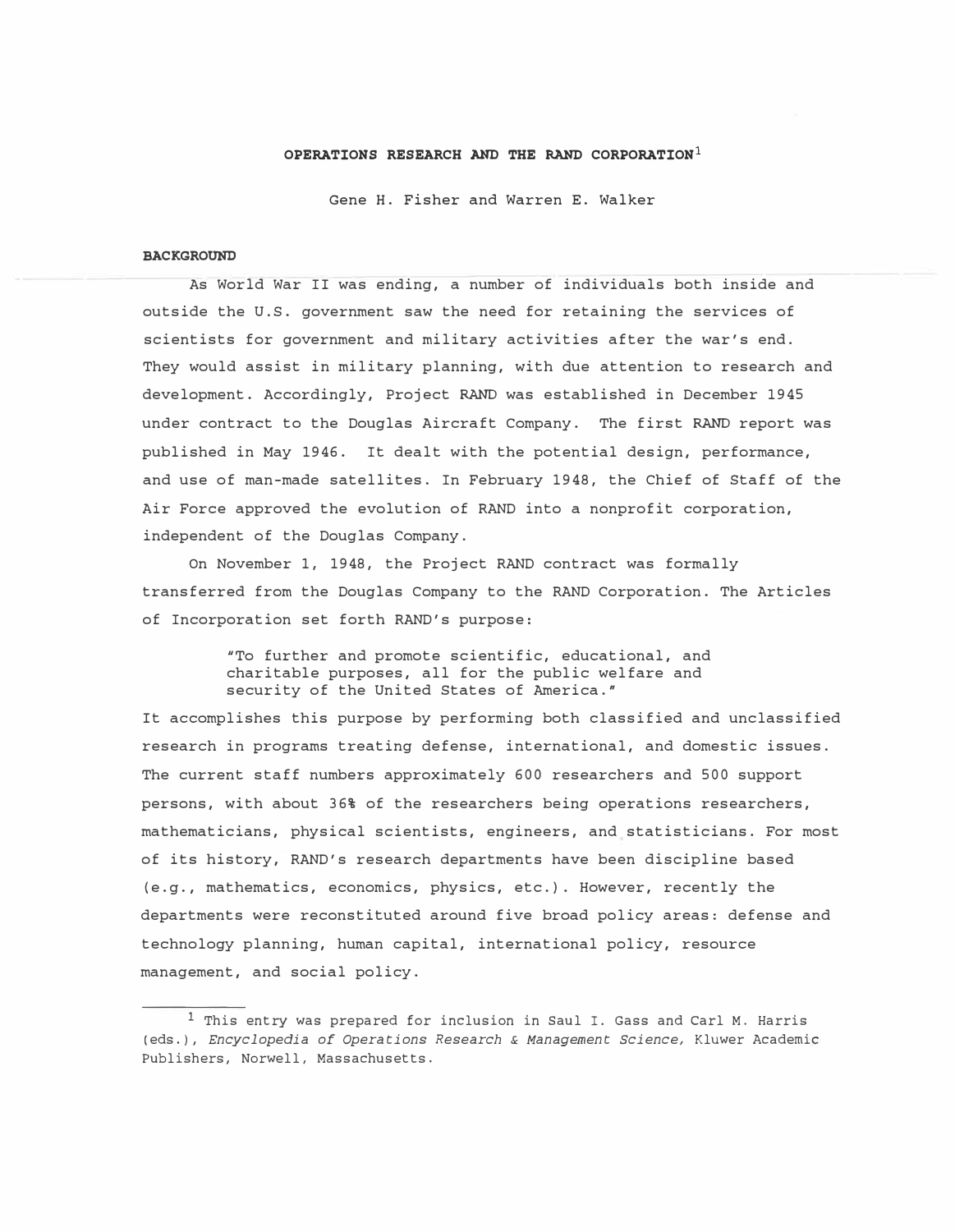This article focuses on RAND's contributions to the theory and practice of operations research. However, RAND has also made major theoretical and practical contributions in other areas, including engineering, physics, political science, and the social and behavioral sciences.

# THE FIRST TEN YEARS (1948-1957)

The first decade saw RAND accomplishments ranging from the beginning of the development of systems analysis, which evolved from the earlier more specific and more narrowly focused operations analyses, to the creation of new methodological concepts and techniques to deal with problems involving many variables and multiple objectives ..

Systems analysis may be defined as the systematic examination and comparison of alternative future courses of action in terms of their expected costs, benefits, and risks. The main purpose of system analysis is to provide information to decisionmakers that will sharpen their intuition and judgment and provide the basis for more informed choices. From the beginning it was evident that to be successful, systems analysis would require the conception and development of a wide range of methodological tools and techniques. One of the most important sources of these tools and techniques was the emerging discipline of operations research.

In the early 1950's Edwin Paxson led the project that produced a report entitled Strategic Bombing Systems Analysis, which is generally regarded as the first major application of the concept of systems analysis, as well as the source of the name for the new methodology. Among other things, the report advocated the use of decoys to help mask bombers from enemy defenders. This study was a catalyst that stimulated the development and rise of a number of analytical methods and techniques. Some of the more important examples are:

Game theory: Mathematics and game theory were prominent subjects in the early research agendas of Project RAND. Lloyd Shapley, J. C. C. McKinsey, Melvin Dresher, Martin Shubik, Rufus Isaacs, and Richard Bellman were among the numerous early RAND contributors to

-2-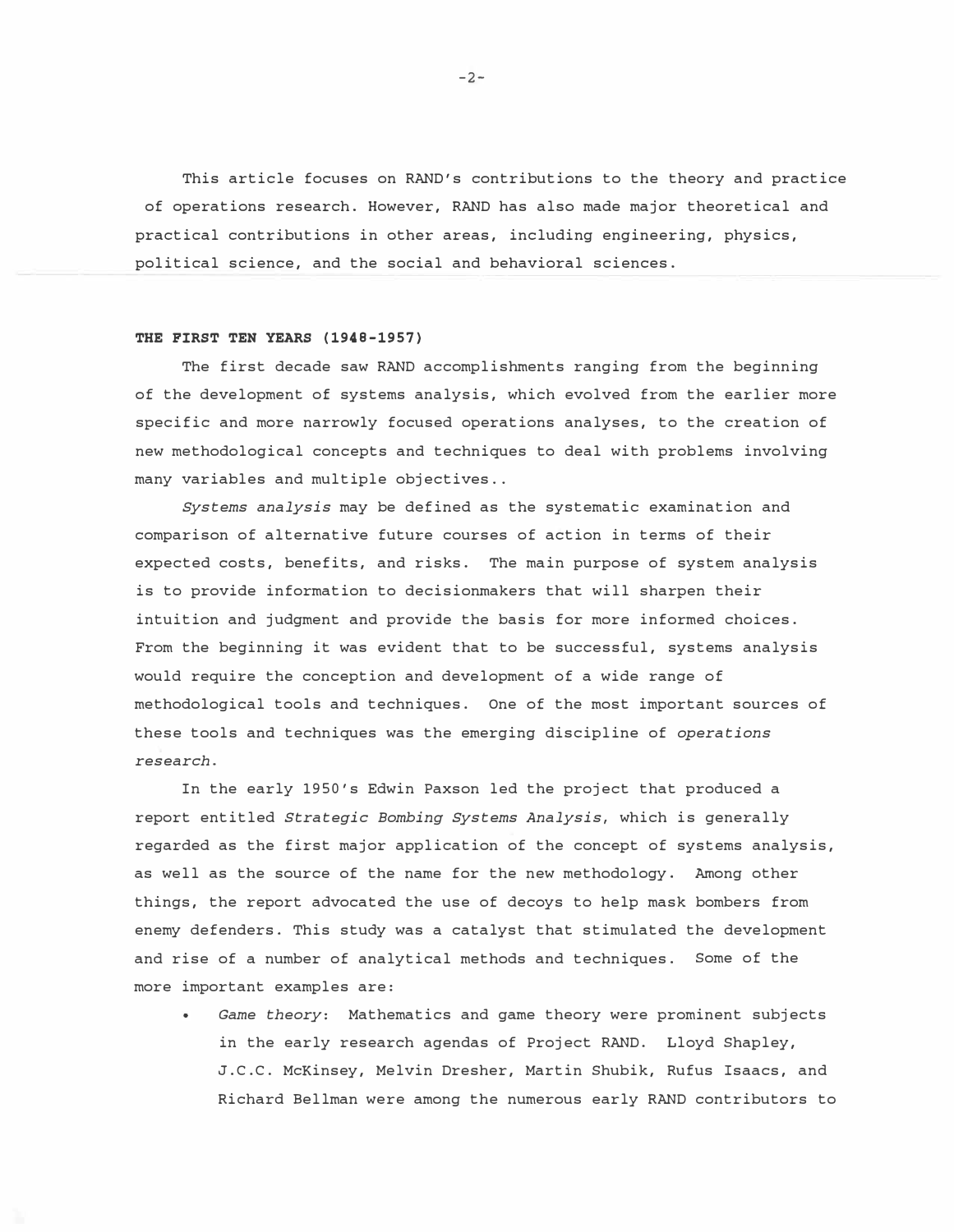this area. John von Neumann, who is often cited as the father of game theory, and Oskar Morgenstern, who linked game theory to economic behavior, were active RAND consultants, as were many others with connections to major universities.

Enhanced computer capabilities: The Paxson project required  $\bullet$ computer capabilities beyond those available at that time. This stimulated developments that lead to the JOHNNIAC digital computer in 1954. Based on a design by John von Neumann, it was one of the six "Princeton class" stored programming machines and the first operational computer with core memory in the world. In the first on-line time-shared computer system (1960), RAND built the JOHNNIAC Open Shop System (JOSS), one of the first interactive programming languages for individual users.

Dynamic Programming: The Paxson project also demanded the examination of the dynamic programming of key strategic bomber components (e. g. decoys) in the context of an overall enhanced strategic capability. This, along with the demands of other projects in the early 1950's, provided a significant part of the motivation for the development of the mathematical theory of dynamic programming. Richard Bellman, together with a few collaborators, almost exclusively pioneered the development of this theory. The first RAND report on dynamic programming was published in 1953. Bellman's well-known book (Dynamic Programming) followed in 1956, and his book with Stuart Dreyfus (Applied Dynamic Programming) was published in 1962.

A second large systems analysis study of this period was a study led by Albert Wohlstetter on the selection and use of strategic air bases. It developed basing and operational options for improving the survivability of SAC forces and helped shift the focus of strategic thinking in the United States toward deterrence based on a secure second-strike force.

Another major effort beginning in the 1950's that led to the development of operations research tools was research on logistics policy issues. RAND's involvement with Air Force logistics stressed the demand for spare parts and the need for logistics policies that could cope with demand uncertainty. Major players in this effort were Stephen Enke, Murray

-3-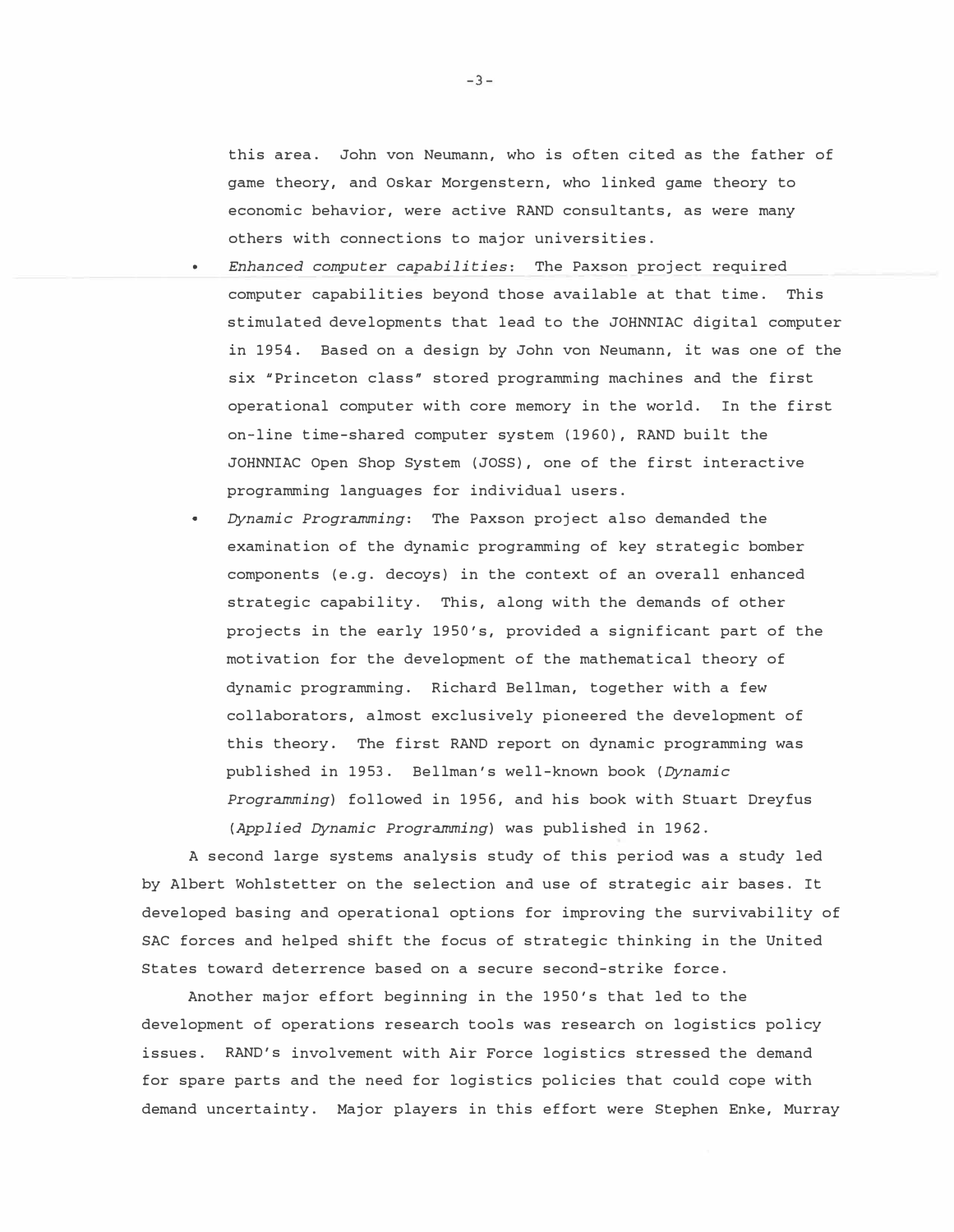Geisler, James Peterson, Chauncey Bell, Charles Zwick, and Robert Paulson. The key analytical issue here was the examination of alternative policy issues under conditions of strategic uncertainty. Early research used "expected value" analysis. Later, RAND researchers developed and used more sophisticated methods, such as:

- The use of sensitivity analysis to determine what areas of uncertainty really matter in final outcomes;
- Iteration of the analysis across several relevant future scenarios to seek problem solutions that are robust for several of the possible (uncertain) scenarios;
- Given the outcomes of the above, design R&D activities that will (1) reduce key areas of uncertainty, (2) provide hedges against key uncertainties, (3) preserve options for several possible courses of action, any one of which might be used when the future environment becomes less uncertain.

Finally, the first decade witnessed the development of a number of methods and techniques that were useful across a range of RAND projects and elsewhere.

Some important examples are:

- Problem Solving with the Monte Carlo Techniques: Although not invented at RAND, the powerful mathematical technique known as the Monte Carlo method received much of its early development at RAND in the course of research on a variety of Air Force and atomic weapon problems. RAND researchers pioneered the use of the method as a component of a digital system simulation.
- A Million Random Digits with 100,000 Normal Deviates: The tables of random numbers in this 1955 report have become a standard reference in engineering and econometrics textbooks and have been widely used in gaming and simulations that employ Monte Carlo trials. It is RAND's best selling book.
- Approximations for Digital Computers: This book, by Cecil Hastings and J.P. Wong, Jr., contained function approximations for use in digital computations of all sorts.
- Systems Development Laboratory: This laboratory was set up

 $-4-$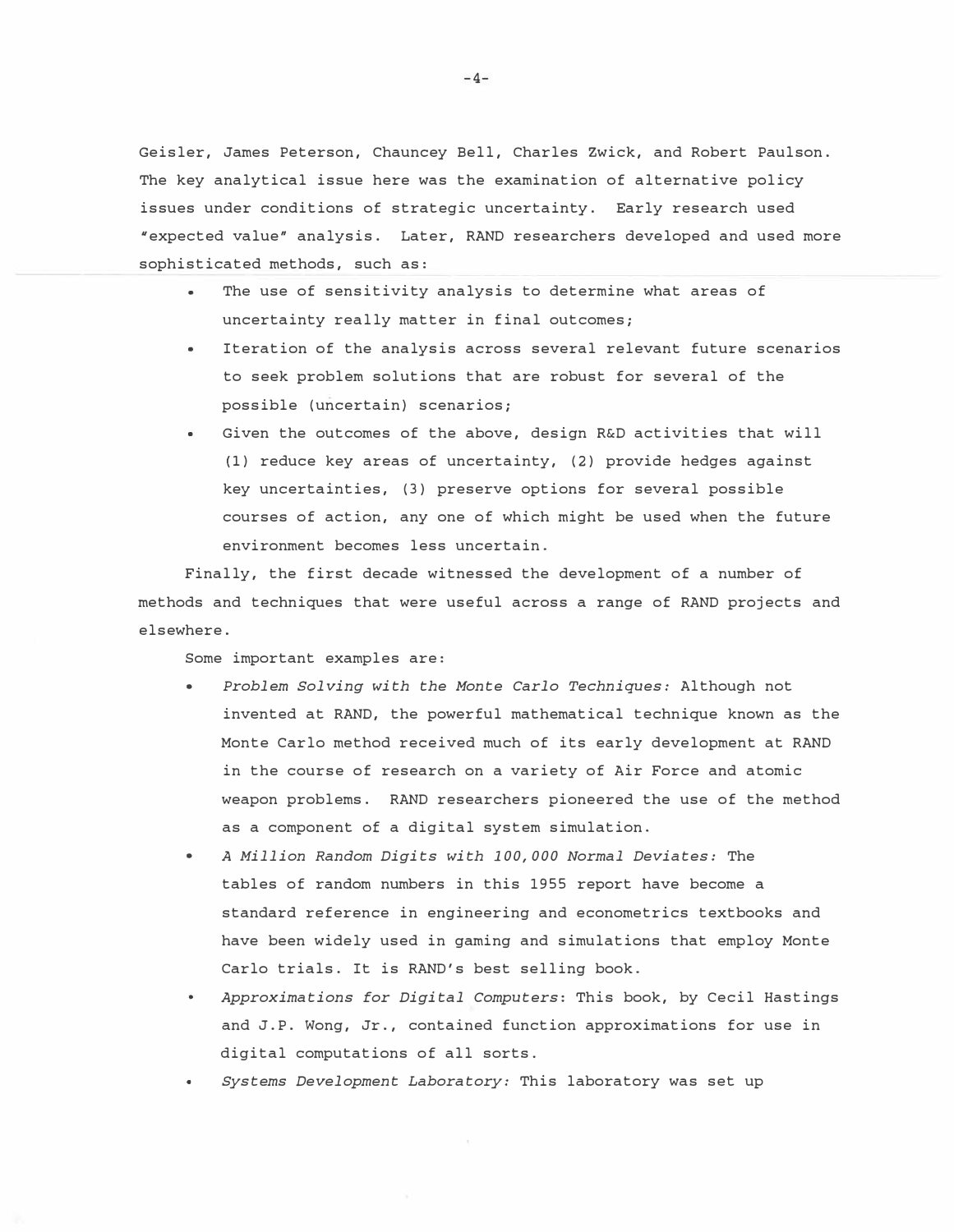under the leadership of John Kennedy to help examine how groups of human beings and machines work under stress. The work ultimately led to the formation of the System Development Corporation.

# THE SECOND TEN YEARS (1958-1967)

This period in RAND's history witnessed the beginning of the evolution of systems analysis into policy analysis. It also witnessed the beginning of research on domestic policy issues.

One of the most important dimensions of change as systems analysis evolved into policy analysis was the context of the problem being analyzed. Contexts became broader and richer over time. What was taken as "given" (exogenous to the analysis) before became a variable (endogenous to the analysis) later. For example, in the typical systems analysis of the 1950's and early 1960's, many considerations were not taken into account very well, often not at all: e.g., political, sociological, psychological, organizational, and distributional effects. Thus, as systems analysis evolved into policy analysis, the boundaries of the problem space expanded. This had important implications for changes in concepts and methods of analysis. For example, with respect to models, the demands of the expanded boundaries of the problem space could not be met by merely trying to make models used in policy analysis bigger and more complex. Of equal importance, was the development of sophisticated strategies for the development and use of models.

While the evolution of systems analysis into policy analysis did not progress very far during this period, there are several areas of RAND research that were conducted in broader contexts than were typical of the 1950's. These included Ed Barlow's Strategic Offense Forces Study (SOFS), Bernard Brodie's work on the development of a strategy for deterrence in the "new" age of abundant nuclear weapons and ballistic missiles, Herman Kahn's analysis of civil defense in the event of a nuclear war, and Charles Hitch and Roland McKean's book Economics of Defense in the Nuclear Age, which espoused the view that the economic use of scarce resources should be a critical aspect of defense planning. This view was adopted by Secretary of Defense Robert McNamara and led to RAND's involvement in the development of the defense Planning, Programming, and Budgeting System (PPBS).

-5-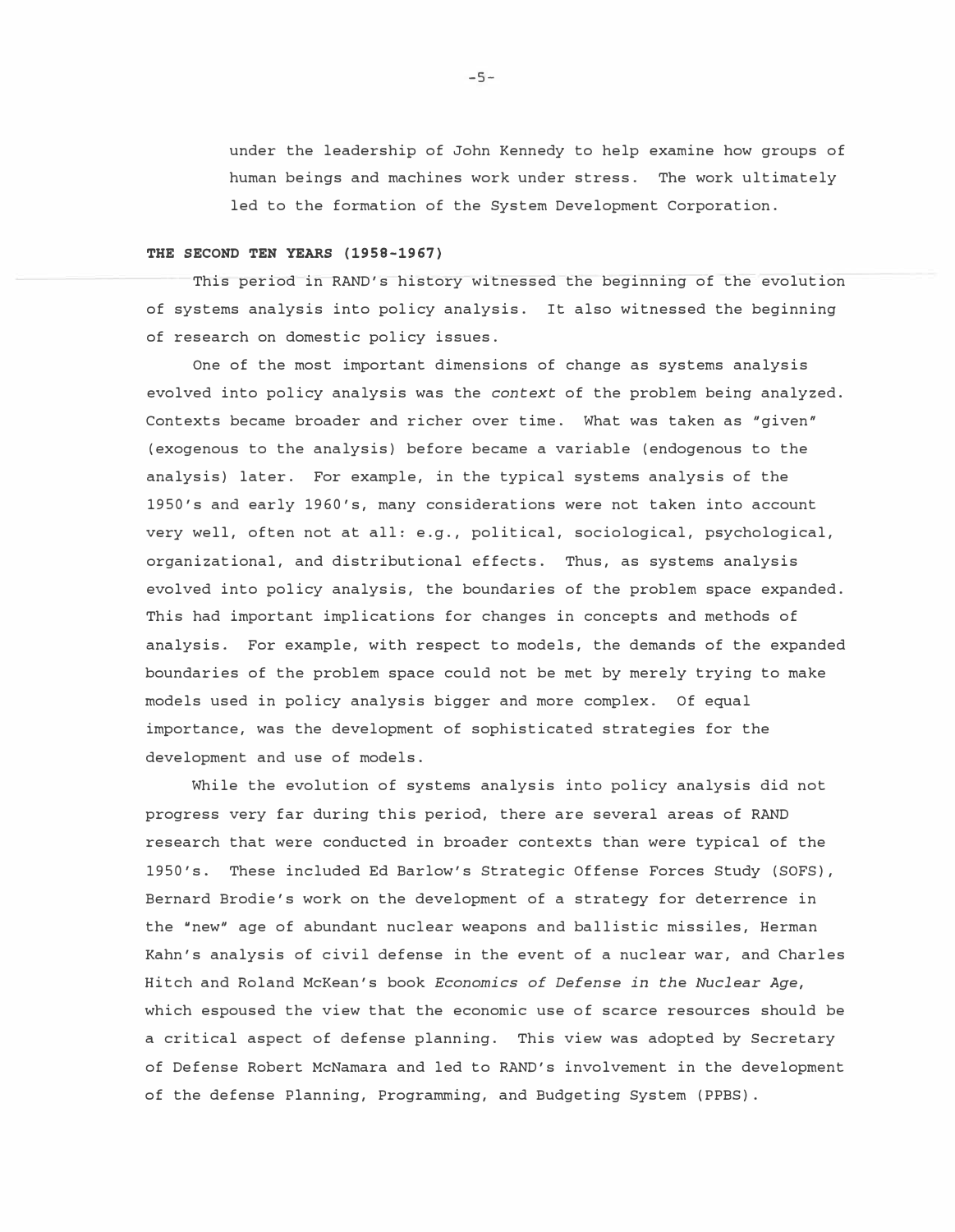In addition to policy strides like those discussed above, the second ten years witnessed further development of methodological tools for quantitative analysis--primarily operations research tools. Major advances were made at RAND in the areas of mathematical programming, queueing theory, computer simulation, stochastic processes, and operational gaming.

Linear programming was probably RAND's most important and most extensive contribution to the theory and practice of operations research as well as to economic decisionmaking. Between 1947 and 1952, George Dantzig and others who worked in the Pentagon on the Air Force's Project SCOOP developed the simplex method and other basic features of LP. Dantzig moved to RAND in 1952. During the following decade, RAND was the world's center of LP developments. In addition to methodological developments by Dantzig and other RAND employees and consultants (e.g., the dual simplex algorithm), there was seminal work on classic problems like production planning and the traveling salesman problem. In addition, most of the pioneering programming of LP algorithms (e. g. , the first code for the revised simplex method) was carried out by William Orchard-Hays and others at RAND. Much of the work of this period is captured in Dantzig's book, Linear Programming and Extensions, published in 1963 (which includes an extensive bibliography) .

Seminal work in other areas of mathematical programming also took place at RAND during the 1950s and 1960s. Ralph Gomory developed the first integer programming algorithms; Philip Wolfe, George Dantzig, and Harry Markowitz initiated work on quadratic programming; and George Dantzig, and Albert Madansky initiated work on stochastic programming.

Three other examples of RAND work in the "tools" area during this period are worthy of note:

- Simulation. In the early 1960's, after doing complex simulation modeling "the hard way", Harry Markowitz and Herb Karr developed SIMSCRIPT, a programming language for implementing discrete event simulation models. This work led in 1968 to SIMSCRIPT II, which is still widely-used.
- Artificial intelligence (AI). The man-machine partnerships explored in the Systems Research Laboratory gained new impetus as Allen Newell, Herb Simon, and Cliff Shaw began to construct a

-6-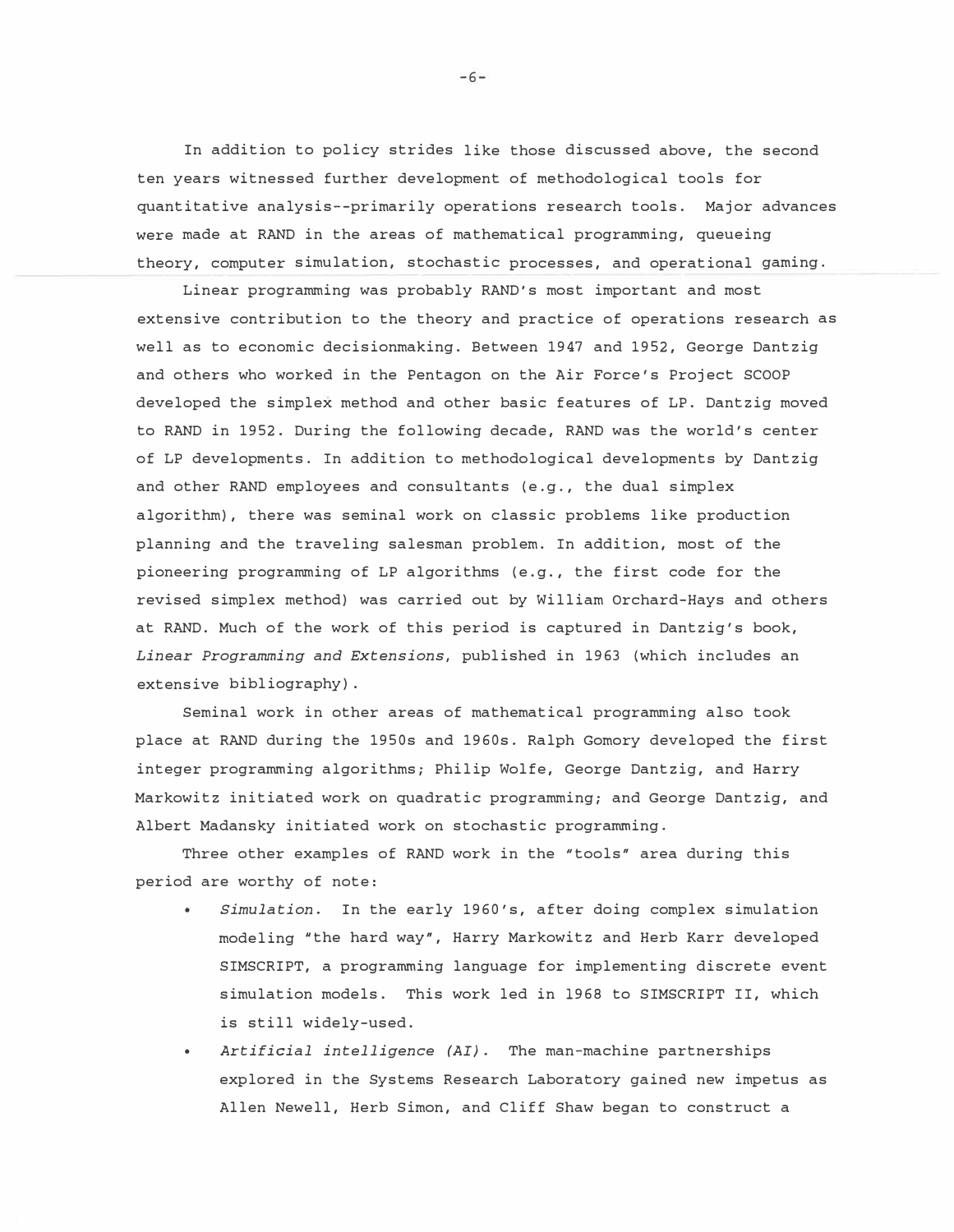general problem solving language that employed symbolic (nonnumerical) processes to simulate human thinking on a computer. One of their initial efforts to carry out a "theory of thinking" involved programming computers to play chess. On a broader scale, this research resulted in several information processing languages (e.g., IPL V), which were similar to LISP and were used in some of the early AI computer work.

Flows in networks. In 1962, Lester Ford, Jr. and Delbert R. Fulkerson, RAND mathematicians, published the first unified treatment of methods for dealing with a variety of problems that have formulation in terms of single commodity flows in capacityconstrained networks. Their book, entitled Flows in Networks, introduced concepts (e.g., "max-flow/min-cut") and algorithms (e.g., "out-of-kilter") that have been used to treat network problems ever since.

1964 saw the publication of the first of several RAND books by mathematician Edward Quade, who played a major role in developing and disseminating the methodology of systems analysis and (later) policy analysis. Analysis for Military Decisions documents an intensive five-day course that RAND offered to military officers and civilian decisionmakers in 1955 and 1959.

#### THE THIRD TEN YEARS (1968-1977)

This period in RAND's history saw an acceleration of many of the trends begun in the previous ten years. One of these trends involved the development of improved procedures for the use of expert judgment as an aid to military decisionmaking. The Delphi procedures grew out of this effort. These procedures incorporate anonymous response, iteration and controlled feedback, and statistical group response to elicit and refine group judgments where exact knowledge is unavailable.

Other trends involved the continued evolution of systems analysis into policy analysis and an increasing emphasis on analyzing major domestic research issues. Important in the last two trends was the establishment of the New York City-RAND Institute (NYCRI) . Important RAND research efforts

-7-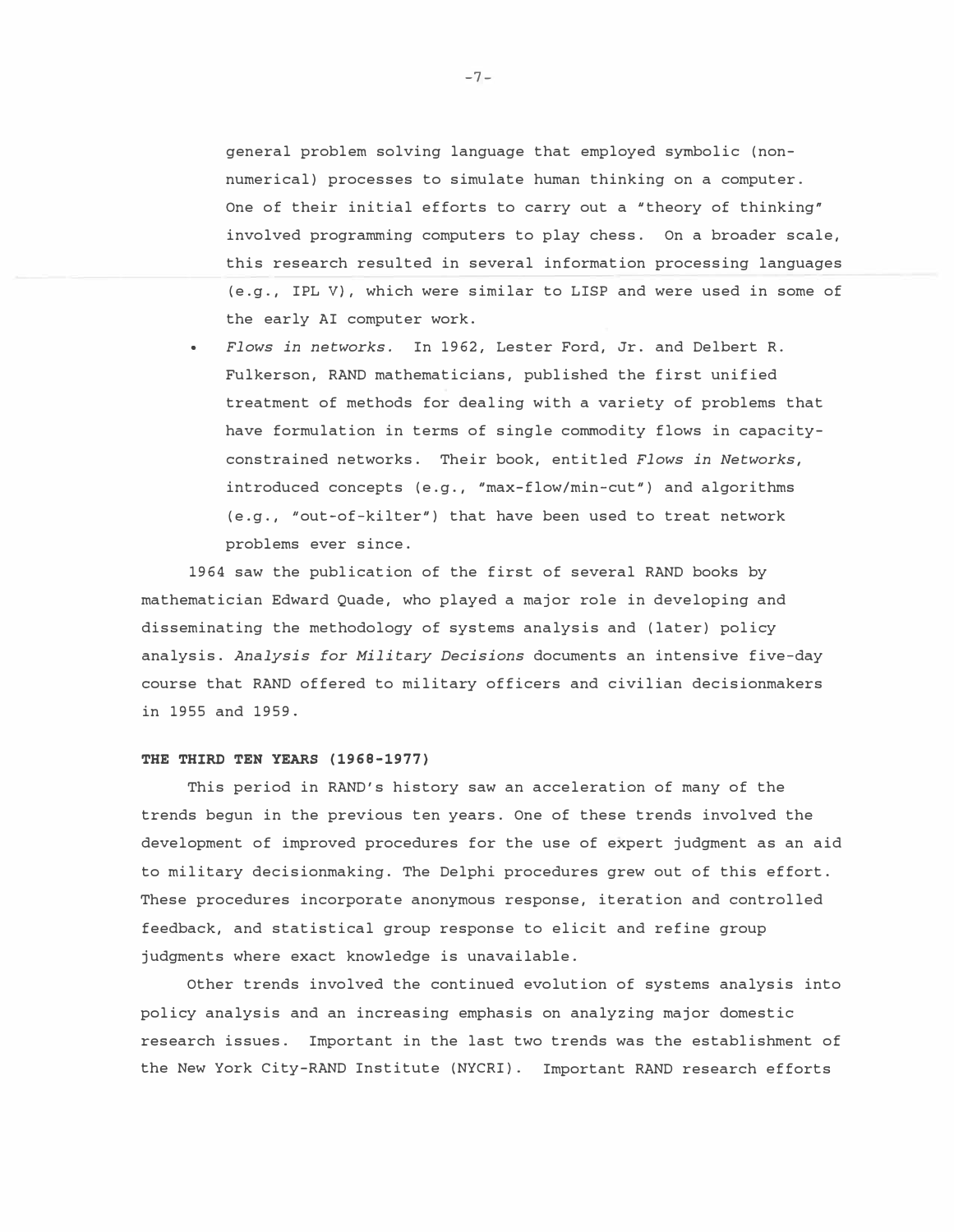during 1968-1977 include the work performed at the NYCRI and policy analysis studies for the government of the Netherlands.

## The New York City-RAND Institute

In 1968, RAND began a long-term relationship with the City of New York to tackle problems in welfare, health services, housing, fire protection, law enforcement, and water resources. The NYCRI was formally established in 1969. The research staff evaluated job training programs, suggested solutions to shortages of nurses in municipal hospitals, helped change rent control, altered fire department management policies, reallocated police manpower, and helped improve Jamaica Bay's water quality.

The most successful of the NYCRI's projects was the one devoted to improving the operations and deployment of the Fire Department of New York. In 1968, the major problem facing the Department was the rising alarm rate. Its increasing workload was not significantly relieved by adding more men and equipment; nor were traditional methods of fire company allocation, dispatching, and relocation working. The Institute's studies altered the way the Department managed and deployed its men and equipment and operated its dispatching system. An integral part of the research involved creation of a wide variety of computer models to analyze and evaluate deployment, which led to the formulation of new policies. Warren Walker and Peter Kolesar were awarded ORSA's 1974 Lanchester Prize for a paper that described how mathematical programming methods were applied to the problem of relocating available fire companies to firehouses vacated temporarily by companies fighting fires. The entire body of work from this project is documented in [Walker, Chaiken, and Ignall, 1979].

### Policy Analysis Studies for the Dutch Government

Reflecting an increasing interest in doing policy analysis studies in international contexts, RAND started working for the Dutch government in the 1970's.

One important study was concerned with protecting an estuary from floods. In April 1975, RAND began a joint research venture with the Dutch government to compare the consequences of three alternative approaches for protecting the Oosterschelde, the largest Dutch estuary, from flooding. Seven categories of consequences were considered for each alternative: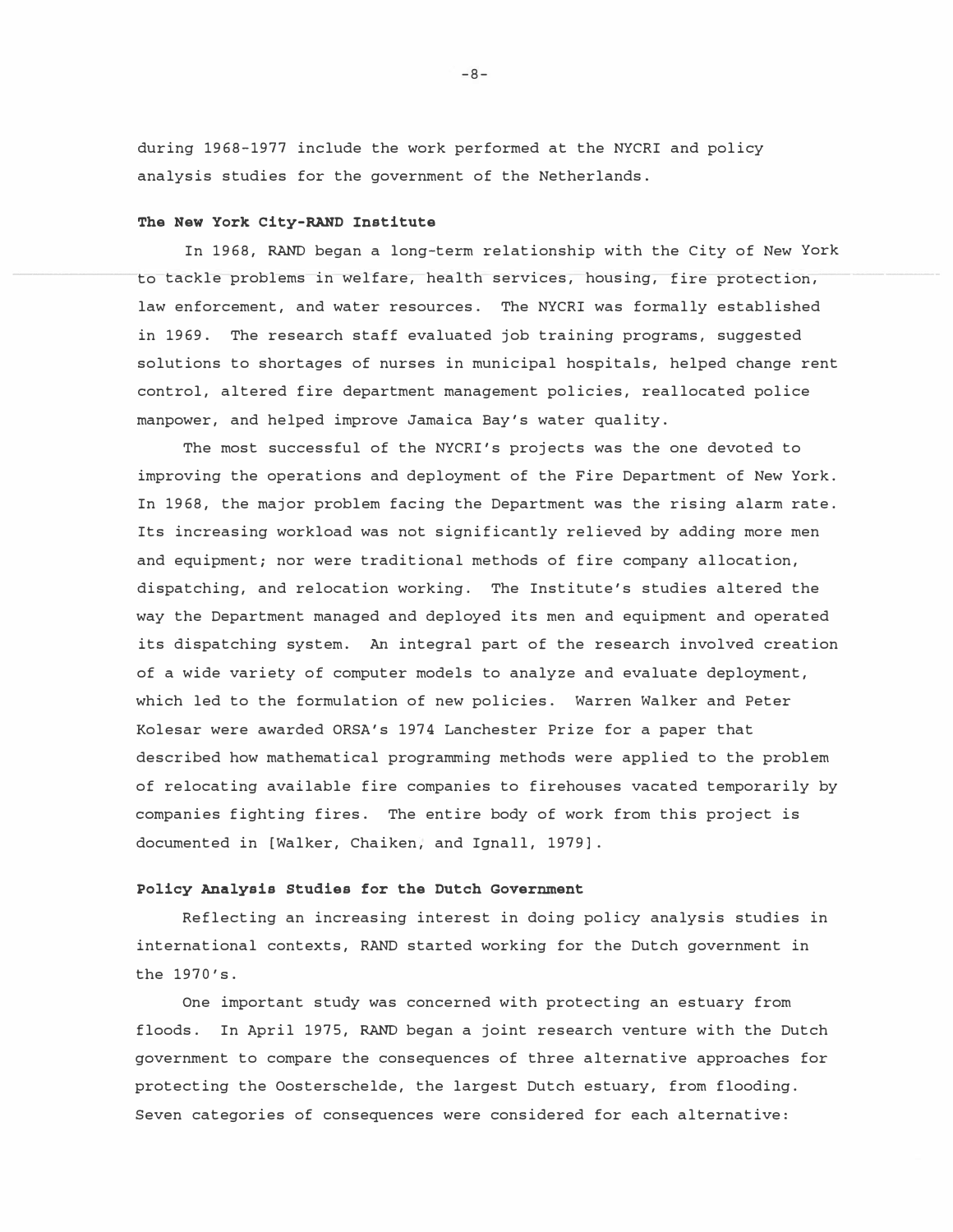financial costs, ecology, fishing, shipping, recreation, national economy, and regional effects. Within each category, several types of consequences were considered. In June 1976, the Dutch Parliament adopted one of the alternatives based in large part on the results of the RAND study: to build a 10 km, multi-billion dollar storm surge barrier with large movable gates across the mouth of the estuary. The study required the development of sophisticated computer models of estuaries and coastal seas.

A second study was focused on improving water management in the Netherlands. Begun in April 1977, the Policy Analysis for the Water Management of the Netherlands (PAWN) project was conducted jointly by RAND, the Dutch Government, and the Delft Hydraulics Laboratory. It analyzed the entire Dutch water management system and provided a basis for a new national water management policy for the country. It developed a methodology for assessing the multiple consequences of possible policies, and applied it to generate alternative policies and to assess and compare their consequences. Considering both research and documentation, it directly involved over 125 person-years of effort. The project won a Franz Edelman Award for Management Science Achievement in 1984 .

## THE FOURTH TEN YEARS (1978-1988)

 $\mathbf{\mathbf{I}}$ 1

> This period witnessed a number of major institutional milestones. Some examples:

- In 1982 the joint RAND/UCLA Center for Health Policy Study was funded by the Pew Memorial Trust. A year later RAND and UCLA established a joint Center for the Study of Soviet International Behavior.
- In 1984 a new Federally Funded Research and Development Center the National Defense Research Institute (NDRI)--was established, funded by the Office of the Secretary of Defense.
- The Arroyo Center, the Army's Federally Funded Research and Development Center for studies and analysis, was established at RAND in 1984 .
- The Center for Policy Research in Health Care Financing, sponsored by the Department of Health and Human Services, was created in 1984 .

-9-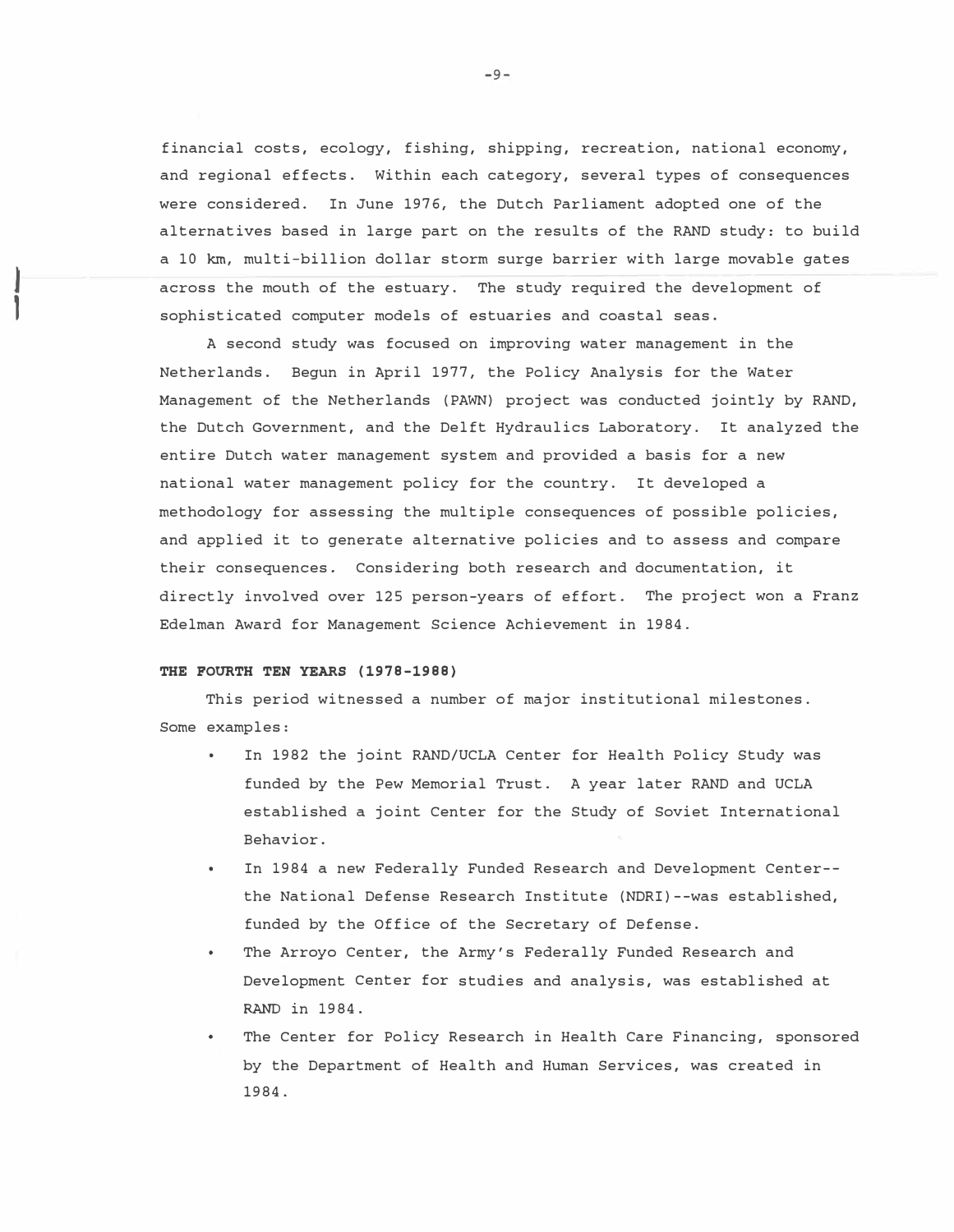These institutional developments helped RAND to enhance its work in existing areas of the research program--e.g., Health Policy--and to stimulate work in new areas--e.g., analysis of Army policy issues.

During this period, RAND's research program increased substantially in size and diversity. Many of the trends of the past continued--e. g. , the increase in efforts devoted to domestic policy research and the tendency to conduct research in broader contexts. Several new trends began to emerge e. g. , an increase in emphasis on research done in international contexts other than the (then) USSR. The development of analytical concepts, methods, and techniques also continued. Some of the more important of these were:

- RAND Strategy Assessment System (RSAS): Because of perceived limitations in methods of strategic analysis, in 1982 RAND began to develop methods for strategic analysis that combined classical gaming, systems analysis methods and techniques, artificial intelligence, and advanced computer technology. The RSAS provides a structure and tools for analyzing strategic decisions at the national command level as well as decisions at the operational level. It also provides great flexibility in choosing which roles are to be played by people and which by machines.
- Dyna-METRIC: The Dyna-METRIC logistics support model provided a major new tool for relating the availability of spare parts to wartime aircraft sortie-generation capability. The model, which was developed by Richard Hillestad and Irving Cohen, combines elements of queuing theory, inventory theory, and simulation. It is now an integral part of the Air Force logistics and readiness management system.
- CLOUT (Coupling Logistics to Operations to Meet Uncertainties and the Threat) is a RAND-developed set of initiatives for improving the ability of the Air Force logistics system to cope with uncertainties and disruptions of a conventional war overseas. The CLOUT initiatives are intended to offset the substantial variability expected in the demand for spare parts, maintenance, and other support activities, as well as the consequences of damage to theater air bases.

 $-10-$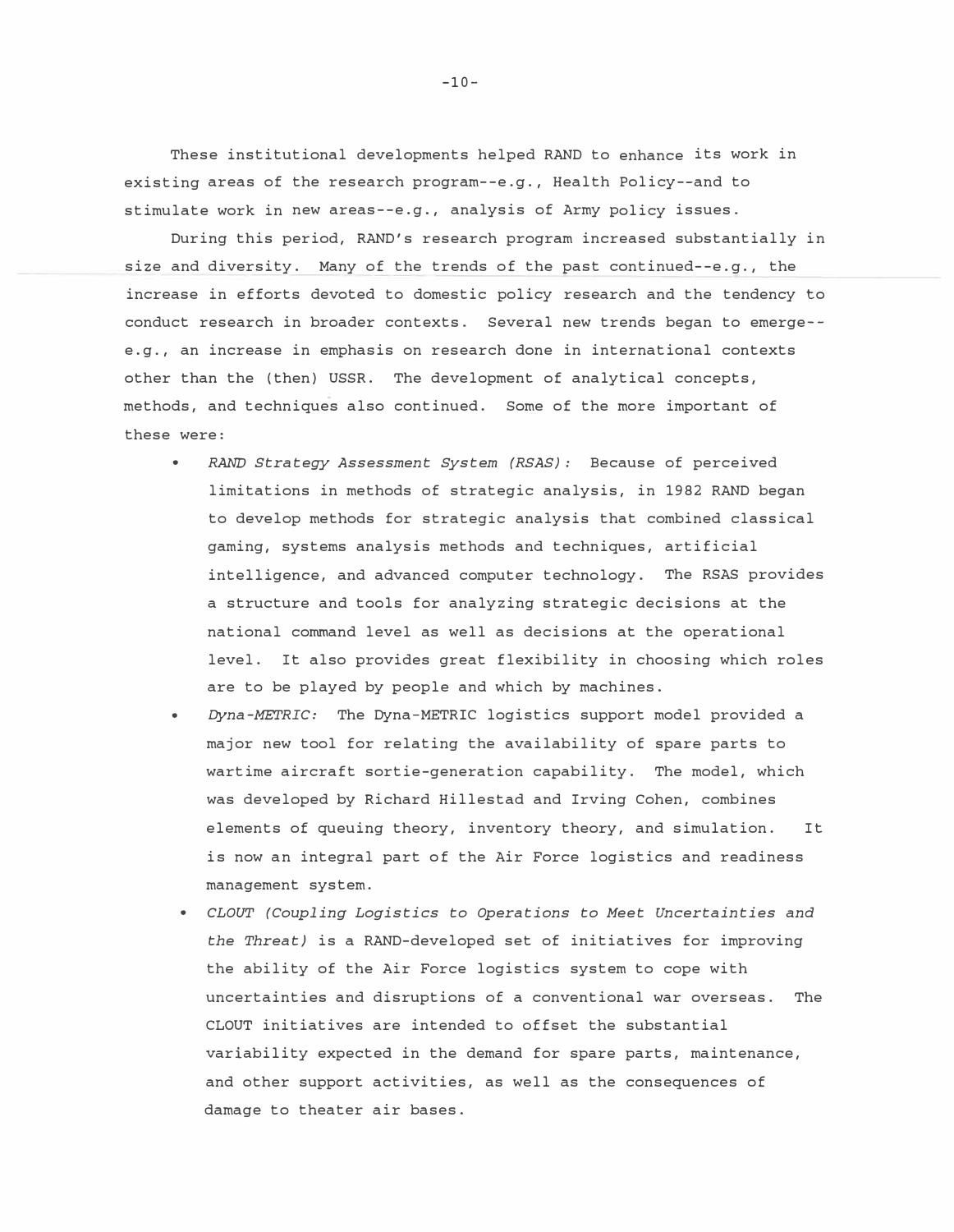The Enlisted Force Management System (EFMS): The EFMS project is notable for the scope and complexity of the decision support system that it developed, and for demonstrating how the tools of operations research can be married with emerging information technologies to provide real-time decision support throughout an organization. Warren Walker led a large RAND team that worked with Air Force counterparts beginning in the early 1980s. Together, they produced an organizational decision support system (ODSS) to help make decisions about the grade structure of the enlisted force, enlisted promotion policies, and the recruitment, assignment, training, compensation, separation, and retirement of Air Force enlisted personnel. Since 1990, the EFMS has been the primary analytical tool used to support major policy decisions affecting the enlisted force. The success of the system motivated the publication of a 1992 book, Building Organizational Decision Support Systems.

### CURRENT SITUATION

After the first 40 years, most of the main trends outlined above continue to play themselves out--e. g. , domestic research represents nearly 30% of RAND's \$100 million research budget, and methodological enhancements driven by the practical needs of the research continue to have high priority. In 1992, RAND established the European-American Center for Policy Analysis (EAC) in the Netherlands. Major research efforts so far have included studies of the safety of Schiphol Airport, ways of improving river dikes in the Netherlands while preserving the environment, and a systematic examination of alternative strategies for reducing the negative effects of road freight transport in the Netherlands.

See also: Artificial intelligence, cost benefit analysis, defense analysis, Delphi method, dynamic programming, emergency services, fire models, game theory, gaming, inventory modeling, linear programming, logistics, military operations research, networks, nonlinear programming, optimization, public policy analysis, simulation, systems analysis, traveling salesman problem.

 $-11-$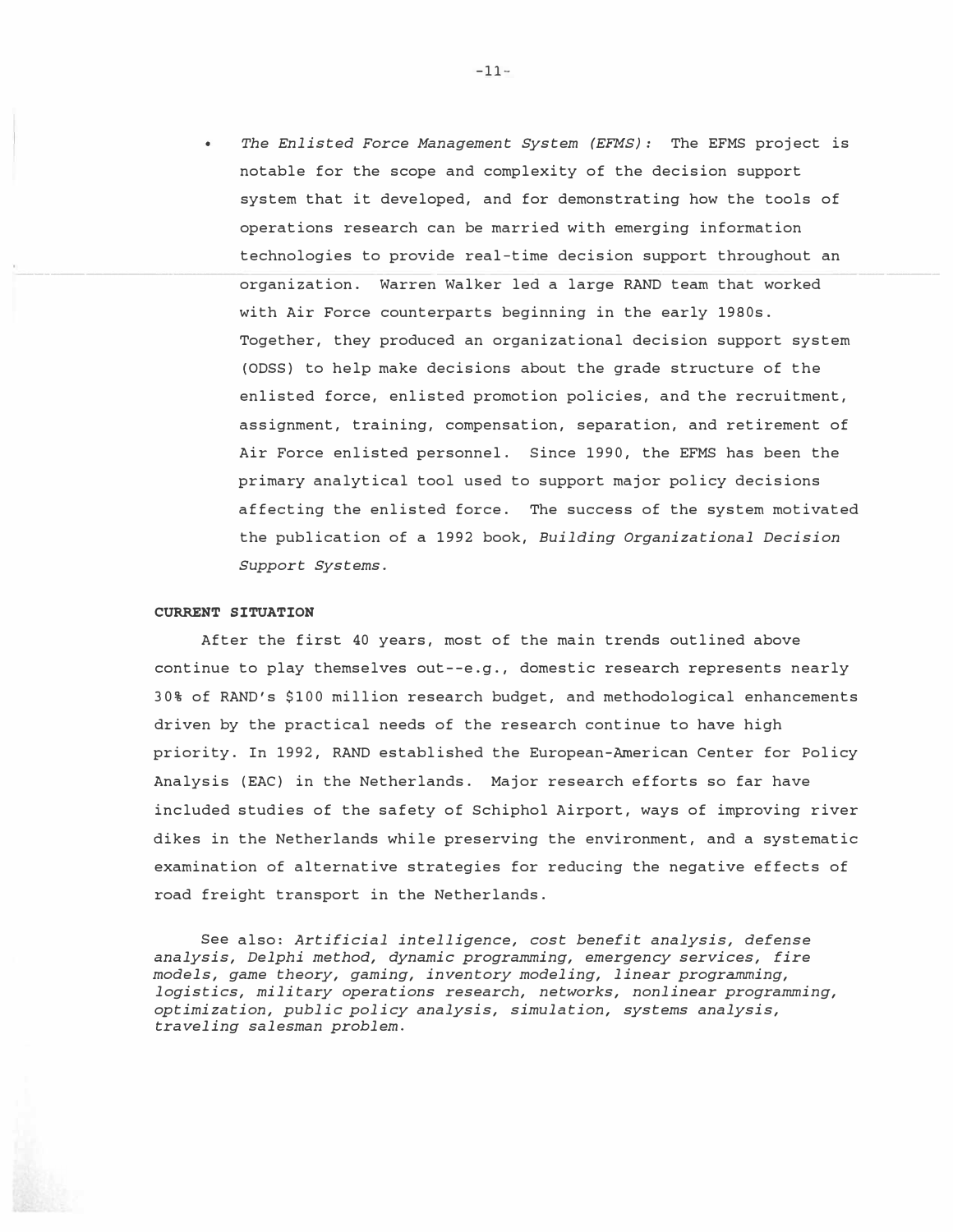#### REFERENCES

- Bellman, E. Richard, Dynamic Programming, Princeton University Press, Princeton, New Jersey, 1957.
- Bellman, E. Richard and Stuart E. Dreyfus, Applied Dynamic Programming, Princeton University Press, Princeton, New Jersey, 1962.
- Carter, Grace M. , Michael P. Murray, Robert G. Walker, and Warren E. Walker, Building Organizational Decision Support Systems, Academic Press, Inc., San Diego, 1992.
- Dalkey, N.C., D.L. Rourke, R.J. Lewis, D. Snyder, Studies in the Quality of Life: Delphi and Decision-making, D.C. Heath and Company, Lexington, Massachusetts, 1972.
- Dantzig, George, Linear Programming and Extensions, Princeton University Press, Princeton, New Jersey, 1963.
- Ford, Lester R. Jr. and Donald R. Fulkerson, Flows in Networks, Princeton University Press, Princeton, New Jersey, 1962.
- Goeller, Bruce F., et al., Policy Analysis of Water Management for the Netherlands: Vol. l, Swnmary Report, R-2500/1-NETH, The RAND Corporation, Santa Monica, California, 1983.
- Hitch, Charles J. and Roland McKean, The Economics of Defense in the Nuclear Age, Harvard University Press, Cambridge, Massachusetts, 1960.
- Kahn, Herman, On Thermonuclear War, Princeton University Press, Princeton, New Jersey, 1960.
- Markowitz, Harry M. Bernard Hausner, and Herbert W. Karr, SIMSCRIPT: A Simulation Programming Language, Prentice Hall, Inc., Englewood Cliffs, New Jersey, 1963.
- Newell, Allen (ed.), Information Processing Language-V Manual, Prentice-Hall, Inc., Englewood Cliffs, New Jersey, 1961.
- Novick, David (ed. ), Program Budgeting, Harvard University Press, Cambridge, Massachusetts, 1965.
- Paxson, Edwin, Strategic Bombing Systems Analysis, 1950.
- Quade, E.S., Analysis for Military Decisions, Rand McNally & Co., Chicago, 1964.

RAND, A Million Random Digits with 100,000 Normal Deviates, The Free Press, Glencoe, Illinois, 1955.